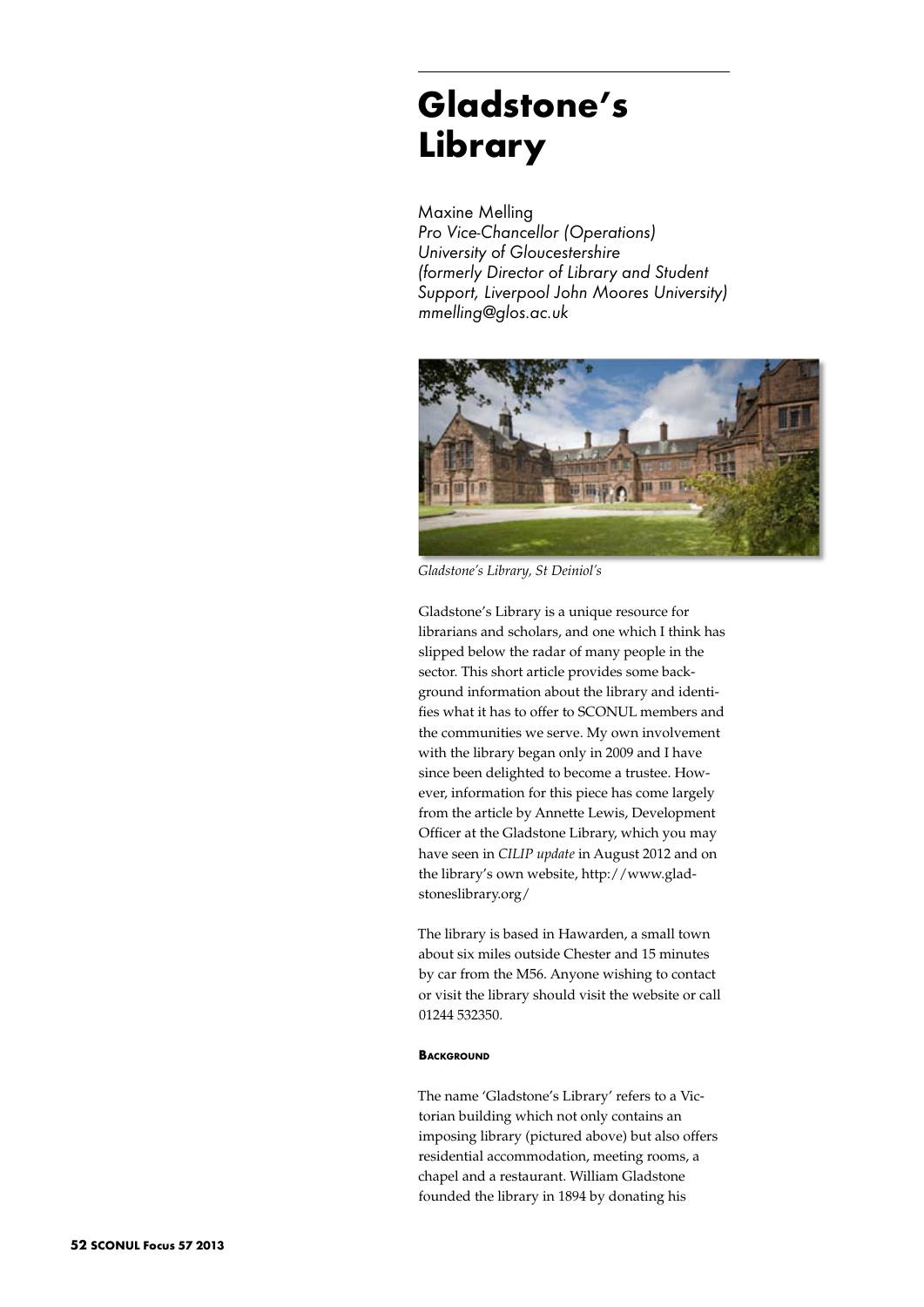private collection of books, with the intention of supporting 'the pursuit of divine learning'. He had attended the funeral of Edward Pusey in 1882, where the idea of founding a library based around Pusey's books was discussed. After the funeral Gladstone returned home to Hawarden and came to the conclusion that, as he had a larger and more widely ranging collection than Pusey, his books could also form the basis of a library. Friends and colleagues suggested that he donate his collection to the Bodleian Library – he had been a student at Oxford and Member of Parliament for Oxford University – or to the London Library, where he was an active trustee. However, he was keen that the library should go somewhere that was not already well served or well known as a centre of learning and therefore chose his home village of Hawarden, which was within easy reach by rail of Manchester and Liverpool, both rapidly growing new cities. The books that formed the original library were wheeled in a barrow from his home in Hawarden Castle to a corrugated iron building known as the Tin Tabernacle and were arranged using his own cataloguing system – still in use today. Following his death in 1898 the present library was built as the National Memorial to Gladstone, so forming the only prime-ministerial library in Britain.

**Collections and library services**



*Gladstone Library reading areas*

The core of the library is the approximately 32 000 items from Gladstone's own collection. Many of these books contain Gladstone's annotations, giving a unique and valuable insight into his reading of the books. The library also houses most of Gladstone's non-political correspondence, speeches and papers. In addition to this initial collection the library now contains over 250 000 items, specialising in theology and Victorian studies, but also including a wide-ranging collection of material on history, politics and culture and a growing collection of books on Islamic studies. Among the manuscripts held by the library

are Sir Stephen Glynne's Church Notes and the Glynne-Gladstone Manuscripts, which are administered by the Flintshire Record Office. The latter collection consists of over 250 000 items of family letters and estate, household and business papers relating to the Gladstone and Glynne families and forms a complementary collection to the Gladstone political papers held by the British Library. At the heart of the library's mission is its commitment to maintaining Gladstone's legacy of engagement with social, moral and spiritual questions. The books and other materials are seen as central to informing this mission.

For many years Gladstone's own books have been dispersed throughout the larger collections. However, a new project has been established to re-assemble the original collection in the History Room of the library, thus creating what has been called the Gladstone Foundation Collection. The project provides the library with the opportunity to showcase Gladstone's collection and afford scholars an insight into the mind of one of the great Victorian polymaths, enabling them to see the connections he made between topics such as Homer and the New Testament, as well as his insights into the situations in Afghanistan, Ireland and the Balkans. The room will provide a focal point for many visitors and will also contain items of Gladstone memorabilia that are preserved by the library. Gladstone's own library is available via a dedicated catalogue, known as GladCat, also available online. As Annette Lewis said in her CILIP article, the catalogue is valuable both to Gladstone scholars and to students of nineteenthcentury literature and culture.

## **Residential and meeting space**

The oak-panelled rooms occupied by the library manage to combine a scholarly and relaxing library environment with a range of up-to-date services, including free wi-fi and social seating areas. The permanent staff posts are supplemented by volunteers and interns who provide help and advice to library users. The library has appointed Dr Louisa Yates to the new post of Director of Collections and Research, with specific responsibility for promotion and strategic leadership of library services and for further enhancing the library's role and reputation as a pro-active centre of research for theology and the liberal arts.